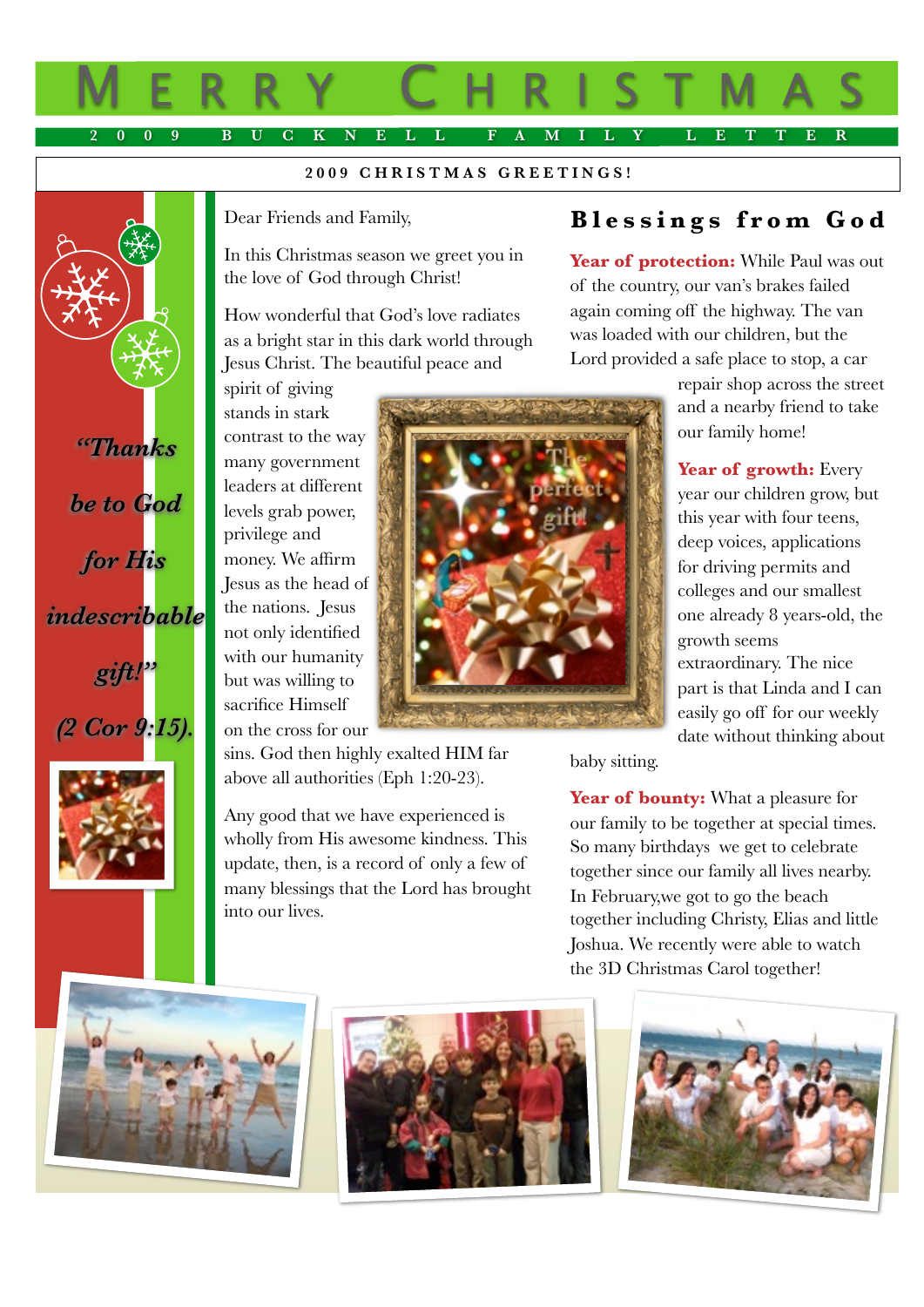### The Bucknells Christmas 2009 3276 Bainton St., Pittsburgh, PA 15212 USA pjbpgh@verizon.net 2/3

#### **Paul & BFF Ministry**

[Biblical Foundations for](http://www.foundationsforfreedom.net/)  [Freedom](http://www.foundationsforfreedom.net/) (BFF) reached its goal of 2 1/4 million web pages viewed this year!



Paul wrote [two books](http://www.foundationsforfreedom.net/Help/Store/Shop_BFF.html) this year, though not yet



published. He visited [Nigeria, Kenya](http://www.youtube.com/user/PaulB3276%23p/u/5/p7c0Ht844Wo) and [India](http://www.youtube.com/user/PaulB3276%23p/a/u/2/NzFJ3Qpf1NE) on two different trips. Although tired from these very fruitful journeys, he felt better than usual upon his return. The discipleship training materials are being used of the Lord in amazing ways.

Paul is continually challenged to learn new technology and keep things organized. He is far behind the new e-book formats in the fast-developing e-book industry.

He is now making plans for another trip to Africa in March with at least three seminars: two on marriage and one on discipleship training.

#### **Linda**

Linda has been busy since passing on the Children's Ministry Coordinator position

at our church. She really appreciated the team that she worked with. She loved singing in the Christmas Eve choir. She hadn't sung in a choir for 30+ years. Linda also has assisted at Happy English Corner for Chinese students once a month. Homeschooling 6 children takes up most of the time, when she is not preparing one of her great meals. This year has been

harder because her knees have not been too cooperative. One knee is better but the left one is still quite painful at times. She has been learning about making several herbal remedies. They seem to work! The bean and tomato crop were great this year in Linda's garden.



#### **Elizabeth**

Elizabeth continues to enjoy working at the doctor's office as a patient information coordinator, aka receptionist. She also serves as a Sunday School teacher for the 5-8th



graders at church. This year she has taken up

swing dancing and in her spare time finds no end to fun, artistic projects.

#### **Elias, Christy & Joshua**

Christy and her little family is doing well. They moved into a new apartment at the beginning of August after living at "home" for a month and a half after

their ceiling fell in on their bed. Both Elias and Christy have rolled up their sleeves and started working with the church youth group. Joshua is growing like a weed and turned 2 in October. He enjoys "helping" and there is always another antic around the corner to make us laugh like painting his walls with Vick's vapor rub. Elias just started a new job, thankfully still in Pittsburgh.